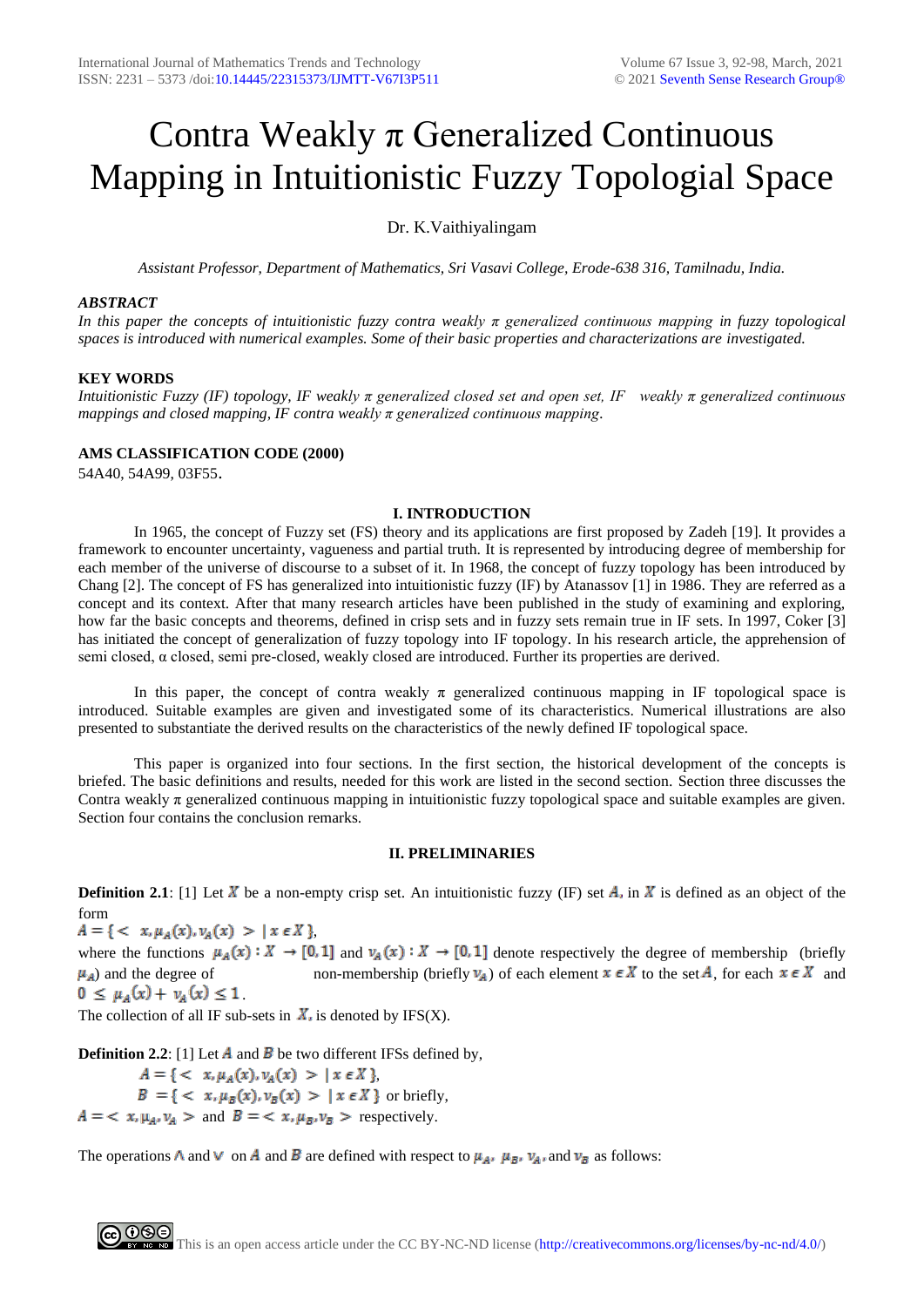i)  $\mu_A \vee \mu_B = \max \{ \mu_A, \mu_B \},\$ ii)  $\mu_A \wedge \mu_B = \min \{ \mu_A, \mu_B \},$ iii)  $v_A \vee v_B = \max \{ v_A, v_B \}$ , and iv)  $v_A \wedge v_B = \min \{ v_A, v_B \}.$ 

Then,

i)  $A \subseteq B$ , if and only if,  $\mu_A \leq \mu_B$  and  $\nu_A \geq \nu_B$  for all  $x \in X$ , similarly  $A \supseteq B$  can be defined. ii)  $A = B$ , if and only if, both  $A \subseteq B$  and  $B \subseteq A$  are valid. iii)  $A^c = \{ \langle x, \mu'_A, \nu'_A \rangle \mid x \in X \}$ , where  $\mu'_A = \nu_A$  and  $\nu'_A = \mu_A$ . iv)  $A \cap B = \{ \langle x, \mu_A \wedge \mu_B, \nu_A \vee \nu_B \rangle \mid x \in X \}$ , and v)  $A \cup B = \{ \langle x, \mu_A \vee \mu_B, \nu_A \wedge \nu_B \rangle > | x \in X \}$ 

The intuitionistic fuzzy sets  $0_{\infty}$  and  $1_{\infty}$  are defined respectively as,  $0_{\infty} = \{ \langle x, 0, 1 \rangle | x \in X \}$  and  $1_{\infty} = \{ \langle x, 1, 0 \rangle \mid x \in X \}$ . The sets  $0_{\infty}$  and  $1_{\infty}$  are known as the empty IF set and the whole IF set of X respectively.

**Definition 2.3**: [3] An intuitionistic fuzzy topology (IFT) is a family  $\tau$  of IFS defined on  $\vec{X}$ , satisfying the following axioms:

i)  $0_{\infty}$ ,  $1_{\infty} \in \tau$ , ii)  $G_1 \cap G_2 \in \tau$ , whenever  $G_1, G_2 \in \tau$ , iii)  $\cup G_i \in \tau$  for any arbitrary family  $\{G_i \mid i \in J\} \subseteq \tau$ .

Then the pair  $(X, \tau)$  is called an intuitionistic fuzzy topological space (IFTS) and any IFS in  $\tau$  are known as an intuitionistic fuzzy open set (IFOS) in  $\overline{X}$ .

If, A is an IFOS, in an IFTS  $(X, \tau)$ , then its complement A <sup>c</sup> is called an intuitionistic fuzzy closed set (IFCS) in X.

**Definition 2.4**: [3] Let  $(X, \tau)$  be an IFTS and  $A = \langle x, \mu_A, \nu_A \rangle$  be an IFS in X. Then the intuitionistic fuzzy closure and an intuitionistic fuzzy interior are defined by ,

> $cl(A) = \bigcap \{ G \mid G \text{ is an } IFCS \text{ in } X \text{ and } A \subseteq G \}$ , and int (A) =  $\bigcup \{ K | K \text{ is an IFOS in } X \text{ and } K \subseteq A \}.$

Note that for any IFS, A in X,  $cl(A^c) = (int(A))^c$  and  $int (A^c) = (cl(A))^c$ .

**Definition 2.5:** [3] An IFS,  $A = \langle x, \mu_A, \nu_A \rangle$  in an IFTS  $(X, \tau)$  is said to be an,

i) intuitionistic fuzzy closed set (IFCS) in  $X \Leftrightarrow cl(A) = A$ , and

ii) intuitionistic fuzzy open set (IFOS) in  $X \Leftrightarrow int(A) = A$ .

**Definition 2.6**: [15] A subset  $\vec{A}$  of a space  $(\vec{X}, \tau)$  is called,

i) regular open, if,  $A = int(cl(A))$ , and

ii)  $\pi$  open, if,  $\vec{A}$  is the union of regular open sets, symbolically  $\vec{A}$  is an IF $\pi$ OS in X.

**Definition 2.7:** [5] An IFS,  $A = \langle x, \mu_A, \nu_A \rangle$  in an IFTS  $(X, \tau)$  is said to be an, i) intuitionistic fuzzy semi-closed set (IFSCS) if  $int(cl(A)) \subseteq A$ , and ii) intuitionistic fuzzy semi-open set (IFSOS) if  $A \subseteq cl(int(A))$ .

**Definition 2.8**: [18] Let A be an IFS of an IFTS  $(X, \tau)$ . Then the semi-closure of A (simply  $\mathfrak{sel}(A)$ ) and semiinterior of  $A$  (simply  $sint(A)$ ) are defined as,

> i)  $\text{sel}(A) = \bigcap \{ G \mid G \text{ is an IFSCS in } X \text{ and } A \subseteq G \},$ ii) sint  $(A) = \bigcup \{ K | K \text{ is an IFSOS in } X \text{ and } K \subseteq A \}.$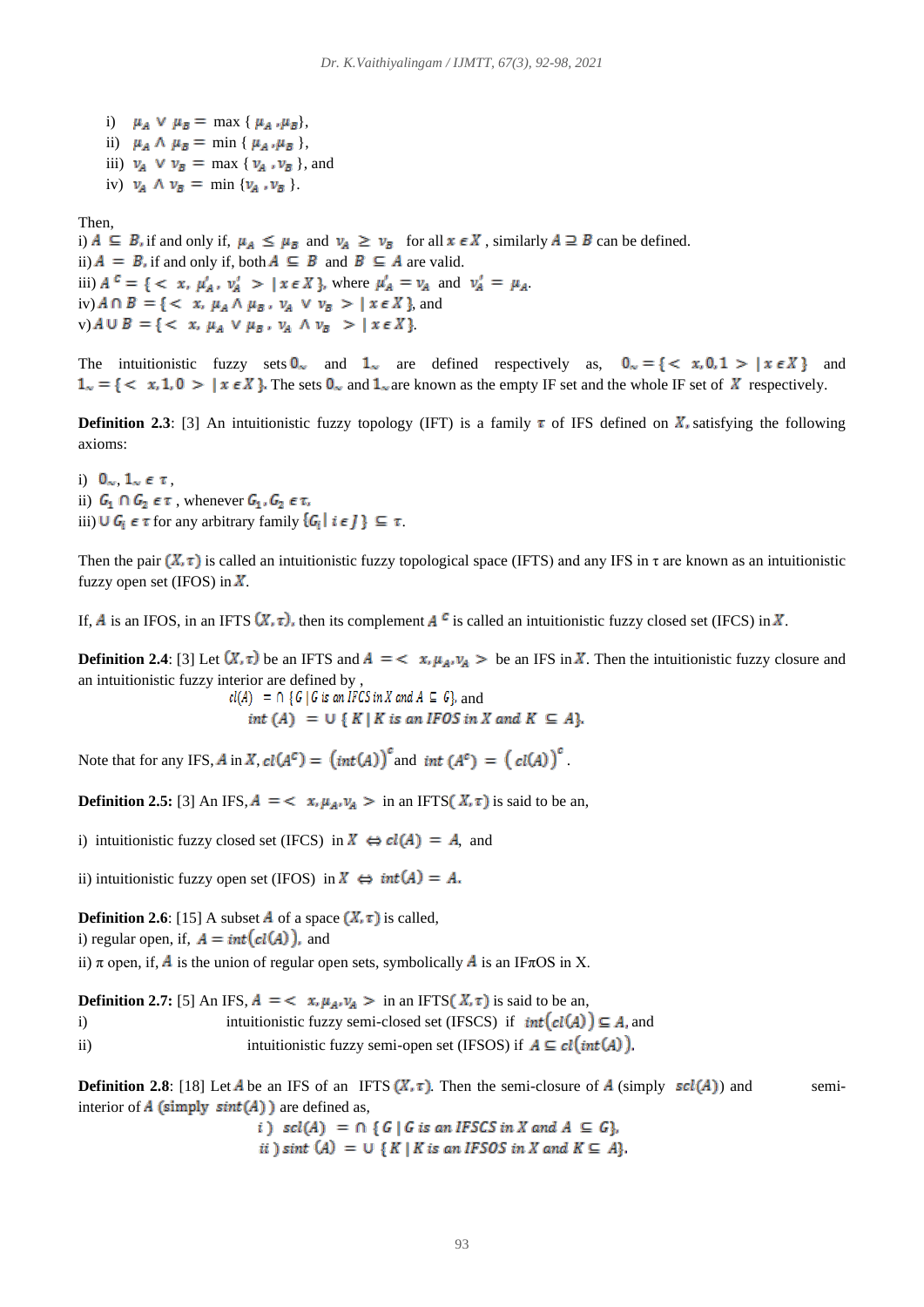**Result 2.1:** [16] Let  $\vec{A}$  be an IFS in  $(X, \tau)$ , then i)  $\mathfrak{sol}(A) = A \cup \mathfrak{int}(cl(A))$ , and ii)  $sint(A) = A \cap cl(int(A)).$ 

**Definition 2.9:** [5] An IFS,  $A = \langle x, \mu_A, \nu_A \rangle$  in an IFTS  $(X, \tau)$  is said to be an,

i) intuitionistic fuzzy  $\alpha$  closed set (IF $\alpha$ CS), if,  $cl(int(cl(A))] \subseteq A$ , and

ii) intuitionistic fuzzy  $\alpha$  open set (IF $\alpha$ OS), if,  $A \subseteq int (cl(int(A))$ ).

**Definition 2.10**: [11] Let  $A = \langle x, \mu_A, \nu_A \rangle$  be an IFS of an IFTS  $(X, \tau)$ . Then, the  $\alpha$  closure of  $A(\alpha \, cl(A))$  and  $\alpha$  interior of  $A(\alpha int(A))$  are defined as,

 $\alpha$  cl(A) =  $\cap$  { G | G is an IF  $\alpha$ CS in X and A  $\subseteq$  G, and  $\alpha$  int  $(A) = \cup \{K | K \text{ is an } I \in \mathcal{A} \}$ .

**Result 2.2:** [12] Let  $\vec{A}$  be an IFS in  $(\vec{X}, \tau)$ , then, i)  $\alpha$  cl(A) = A  $\cup$  cl(int(cl(A))), and ii)  $\alpha$  int (A) = A  $\cap$  int  $\left(\text{cl(int(A))}\right)$ .

**Definition 2.11**: An IFS,  $A = \langle x, \mu_A, \nu_A \rangle$  in an IFTS $(X, \tau)$  is said to be an

i) intuitionistic fuzzy pre-closed set [5] (IFPCS) if,  $cl(int(A)) \subseteq A$ ,

ii) intuitionistic fuzzy regular closed set [5] (IFRCS) if,  $cl(int(A)) = A$ ,

iii)intuitionistic fuzzy generalized closed set [17] (IFGCS) if,  $cl(A) \subseteq U$  whenever  $A \subseteq U, U$  is an IFOS in X, iv)intuitionistic fuzzy generalized semi closed set [14] (IFGSCS) if,  $\mathit{sel}(A) \subseteq U$  whenever  $A \subseteq U, U$  is an IFOS in X, v)intuitionistic fuzzy  $\alpha$  generalized closed set [12] (IF $\alpha$ GCS) if,  $\alpha$  cl(A)  $\subseteq U$  whenever  $A \subseteq U, U$  is an IFOS in X.

**Definition 2.12**: [6] An IFS, A is said to be an intuitionistic fuzzy weakly  $\pi$  generalized closed set (IFW $\pi$ GCS) in  $(X, \tau)$ if,  $cl(int(A)) \subseteq U$  whenever  $A \subseteq U$  and U is an IF $\pi$ OS in X.

The family of all IFW $\pi$ GCS of an IFTS  $(X, \tau)$  is denoted by IFW $\pi$ GCS(X).

**Result 2.3:**[6] Every IFCS, IFαCS, IFGCS, IFRCS, IFPCS, IFαGCS are IFWπGCS but the converse need not be true.

**Definition 2.13:** [6] An IFS, A is said to be an intuitionistic fuzzy weakly  $\pi$  generalized open set (IFW $\pi$ GOS) in  $(X, \tau)$  if, the complement  $A^c$  is an IFW $\pi$ GOS in  $\bar{X}$ .

The family of all IFW $\pi$ GOS of an IFTS  $(X, \tau)$  is denoted by IFW $\pi$ GOS  $(X)$ .

**Definition 2.14:** [5] Let f be a mapping defined on an IFTS  $(X, \tau)$  into IFTS  $(Y, \sigma)$ . Then f is said intuitionistic fuzzy continuous (IF cts) if,  $f^{-1}(B) \in \text{IFOS } (X)$  for every  $B \in \sigma$ .

**Definition 2.15**:[7] A mapping  $f: (X, \tau) \to (Y, \sigma)$  is called an intuitionistic fuzzy weakly  $\pi$  generalized continuous mapping (IFW $\pi$ G cts) if,  $f^{-1}(B)$  is an IFW $\pi$ GCS in  $(X, \tau)$  for every IFCS,  $B$ of  $(Y, \sigma)$ .

**Definition 2.16**: Let f be a mapping from an IFTS  $(X, \tau)$  into IFTS $(Y, \sigma)$ . Then f is said to be

i) intuitionistic fuzzy contra [4] continuous mapping if,  $f^{-1}(B) \in \text{IFCS } (X)$ , for every  $B \in \sigma$ ,

ii)intuitionistic fuzzy contra  $\alpha$  continuous mapping [4] (If contra  $\alpha$  cts) if,  $f^{-1}(B) \in \text{IF}\alpha\text{C}(\textit{X})$ , for every  $B \in \sigma$ ,

iii) intuitionistic fuzzy contra pre-continuous mapping [4] if,  $f^{-1}(B) \in \text{IFPC}(\mathbb{X})$ , for every  $B \in \sigma$ ,

- iv) intuitionistic fuzzy contra  $\alpha$  generalized continuous mapping [13] if,  $f^{-1}(B) \in \text{IF}\alpha \text{GC}(X)$ , for every  $B \in \sigma$ ,
- v) intuitionistic fuzzy contra semi-continuous mapping [4] if,  $f^{-1}(B) \in \text{IFSC}(\mathcal{X})$ , for every  $B \in \sigma$ ,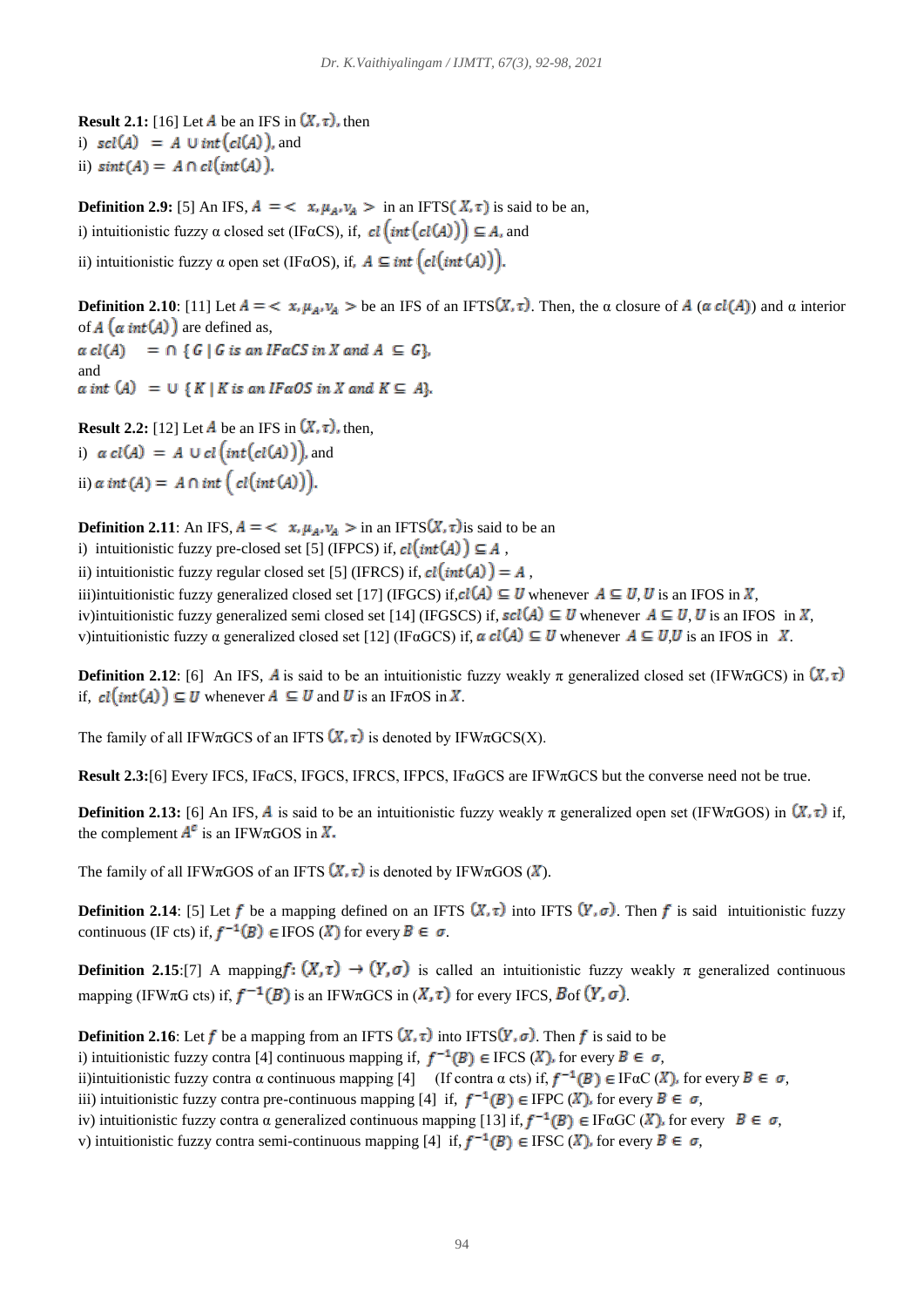**Definition 2.17**: [8] Let  $(X, \tau)$  and  $(Y, \sigma)$  be two IFTS. A mapping  $f: (X, \tau) \to (Y, \sigma)$  is called an intuitionistic fuzzy weakly  $\pi$  generalized closed mapping (IFW $\pi$ GCM) if,  $f(A)$  is an IFW $\pi$ GCS in  $\gamma$ , for every IFCS, A in X. In other words, every IFCS in  $\vec{X}$  are mapped into IFW $\pi$ GCS in  $\vec{Y}$ .

**Definition 2.18:** [9] Let  $(X, \tau)$  and  $(Y, \sigma)$  be two IFTS. A mapping  $f: (X, \tau) \to (Y, \sigma)$  is called an intuitionistic fuzzy completely weakly  $\pi$  generalized continuous mapping (IF completely W $\pi$ G cts) if,  $f^{-1}(B)$  is an IFRCS in  $(X, \tau)$  for every IFW $\pi$ GCS, **B** of  $(Y, \tau)$ .

**Definition 2.19:** [10] Let  $(X, \tau)$  and  $(Y, \sigma)$  be two IFTS. A bijection mapping  $f: (X, \tau) \to (Y, \sigma)$  is called an intuitionistic fuzzy weakly  $\pi$  generalized (IFW $\pi$ G) homeomorphism if, both the functions, f and  $f^{-1}$  are IFW $\pi$ G continuous mappings.

**Definition 2.20:** [6] An IFTS  $(X, \tau)$  is called an intuitionistic fuzzy  $_{w\pi g}T_{1/2}$  (IF  $_{w\pi}T_{1/2}$ ) space if, every IFW $\pi$ GCS in X is an IFCS in  $X$ .

**Definition 2.21:** [6] An IFTS  $(X, \tau)$  is called an intuitionistic fuzzy  $_{\text{wng}}T_q$  (IF  $_{\text{wng}}T_q$ ) space,  $(0 < q < 1)$  if, every IFW $\pi$ GCS in  $\vec{X}$  is an IFPCS in  $\vec{X}$ .

#### **III. Intuitionistic Fuzzy Contra Weakly π Generalized Continuous Mapping**

The main objective of this section is to study the Intuitionistic Fuzzy contra weakly  $\pi$  generalized continuous mapping on a topological spaces, in this connection some of its properties are obtained.

**Definition 3.1**: A mapping  $f: (X, \tau) \to (Y, \sigma)$  is called an intuitionistic fuzzy contra weakly  $\pi$  generalized continuous mapping (IFcontraWπG cts) if,  $f^{-1}(B)$  is an IFWπGCS in  $(X, \tau)$  for every IFOS, B of  $(Y, \sigma)$ .

**Example** 3.1: Let  $X = \{a, b\}$ ,  $Y = \{u, v\}$  and  $G_1 = \{x, (0.3, 0.2), (0.6, 0.7) >$  $G_2 = \langle y, (0.5, 0.6), (0.4, 0.3) \rangle.$ 

Then  $\tau = \{ 0_\sim, G_1, 1_\sim \}$  and  $\sigma = \{ 0_\sim, G_2, 1_\sim \}$  are IFTs on X and Y respectively. Define a mapping  $f: (X, \tau) \to (Y, \sigma)$  by  $f(a) = u$  and  $f(b) = v$ . Then f is an IFcontraW $\pi$ G continuous mapping.

**Proposition 3.1**: Every IF contra continuous mapping is an IFcontraW $\pi$ G continuous mapping but not conversely.

**Proof:** Let  $f: (X, \tau) \to (Y, \sigma)$  be an IF contra continuous mapping. Let B be an IFOS in Y. Since f is IF contra continuous mapping,  $f^{-1}(B)$  is an IFCS in X. Since every IFCS is an IFW $\pi$ GCS,  $f^{-1}(B)$  is an IFW $\pi$ GCS in X. Therefore  $\boldsymbol{f}$  is an IFcontraW $\pi$ G continuous mapping.

**Example** 3.2: Let  $X = \{a, b\}$ ,  $Y = \{u, v\}$  and  $G_1 = \langle x, (0.2, 0.4), (0.8, 0.6) \rangle$ ,  $G_2 = \langle y, (0.2, 0.1), (0.8, 0.7) \rangle$ 

Then  $\tau = \{ 0_\sim, G_1, 1_\sim \}$  and  $\sigma = \{ 0_\sim, G_2, 1_\sim \}$  are IFTs on X and Y respectively. Define a mapping  $f: (X, \tau) \to (Y, \sigma)$  by  $f(a) = u$  and  $f(b) = v$ . The IFS,  $B = \langle y, (0.2, 0.1), (0.8, 0.7) \rangle$  is IFCS in Y. Then  $f^{-1}(B)$  is IFW $\pi$ GCS in  $\vec{X}$ , but not IFOS in X. Therefore f is an IF contraW $\pi$ G continuous mapping but not an IF contra continuous mapping.

**Proposition 3.2**: Every IF contra  $\alpha$  continuous mapping is an IFcontraW $\pi$ G continuous mapping but not conversely.

**Proof:** Let  $f: (X, \tau) \to (Y, \sigma)$  be an IF contra  $\alpha$  continuous mapping. Let B be an IFOS in Y. Then by definition  $f^{-1}(B)$  is an IFαCS in X. Since every IFαCS is an IFWπGCS,  $f^{-1}(B)$  is an IFWπGCS in X. Thus is an IFcontraWπG continuous mapping.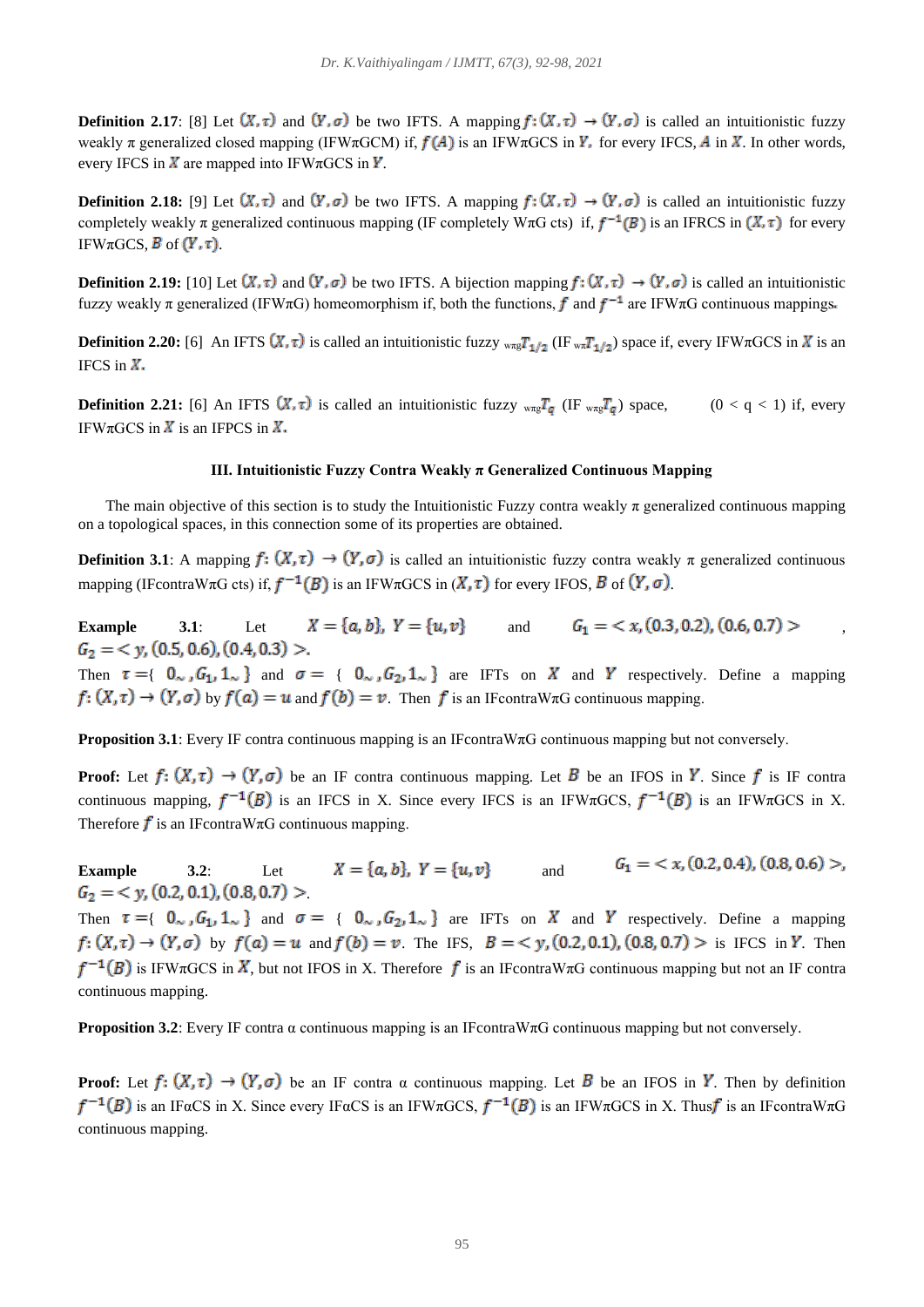**Example** 3.3: Let  $X = \{a, b\}$ ,  $Y = \{u, v\}$  and  $G_1 = \langle x, (0.5, 0.4), (0.5, 0.6) \rangle$  $G_2 = \langle y, (0.3, 0.2), (0.6, 0.8) \rangle$ 

Then  $\tau = \{ 0_\sim, G_1, 1_\sim \}$  and  $\sigma = \{ 0_\sim, G_2, 1_\sim \}$  are IFTs on X and Y respectively. Define a mapping  $f: (X, \tau) \to (Y, \sigma)$  by  $f(a) = u$  and  $f(b) = v$ . The IFS,  $B = \langle y, (0.3, 0.2), (0.6, 0.8) \rangle$  is IFOS in Y. Then  $f^{-1}(B)$  is IFW $\pi$ GCS in X, but not IFaCS in X. Then f is an IFcontraW $\pi$ G continuous mapping but not an IF $\alpha$ continuous mapping.

**Proposition 3.3**: Every IF pre-continuous mapping is an IFcontraWπG continuous mapping but not conversely.

**Proof:** Let  $f: (X, \tau) \to (Y, \sigma)$  be an IF pre-continuous mapping. Let B be an IFOS in Y. Then  $f^{-1}(B)$  is an IFPCS in X. Since every IFPCS is an IFW $\pi$ GCS,  $f^{-1}(B)$  is an IFW $\pi$ GCS in X. Therefore f is an IFcontraW $\pi$ G continuous mapping.

**Example** 3.4: Let  $X = \{a, b\}$ ,  $Y = \{u, v\}$  and  $G_1 = \langle x, (0.4, 0.3), (0.6, 0.7) \rangle$  $G_2 = \langle y, (0.6, 0.4), (0.4, 0.4) \rangle$ .

Then  $\tau = \{ 0, G_1, 1, \ldots \}$  and  $\sigma = \{ 0, G_2, 1, \ldots \}$  are IFTs on X and Y respectively. Define a mapping  $f: (X, \tau) \to (Y, \sigma)$  by  $f(a) = u$  and  $f(b) = v$ . The IFS,  $B = \langle y, (0.4, 0.4), (0.6, 0.4) \rangle$  is IFOS in Y. Then  $f^{-1}(B)$  is IFW $\pi$ GCS in X, but not IFPCS in X. Therefore f is IFcontraW $\pi$ G continuous mapping but not an IF precontinuous mapping.

**Proposition 3.4**: Every IF contra  $\alpha$  generalized continuous mapping is an IFW $\pi$ G continuous mapping but not conversely.

**Proof:** Let  $f: (X, \tau) \to (Y, \sigma)$  be an IF contra  $\alpha$  generalized continuous mapping. Let B be an IFOS in Y. Then by definition,  $f^{-1}(B)$  is an IFαGCS in X. Since every IFαGCS is an IFWπGCS,  $f^{-1}(B)$  is an IFWπGCS in X. So, f is an IFcontraWπG continuous mapping.

**Example** 3.5: Let  $X = \{a, b\}$ ,  $Y = \{u, v\}$  and  $G_1 = \langle x, (0.4, 0.6), (0.2, 0.2) \rangle$  $G_2 = \langle y, (0.3, 0.2), (0.4, 0.3) \rangle.$ 

Then  $\tau = \{ 0_\sim, G_1, 1_\sim \}$  and  $\sigma = \{ 0_\sim, G_2, 1_\sim \}$  are IFTs on X and Y respectively. Define a mapping  $f: (X, \tau) \to (Y, \sigma)$  by  $f(a) = u$  and  $f(b) = v$ . The IFS,  $B = \langle y, (0.3, 0.2), (0.4, 0.3) \rangle$  is IFOS in Y. Then  $f^{-1}(B)$  is IFW $\pi$ GCS in X, but not IFaGCS in X. Therefore f is IFcontraW $\pi$ G continuous mapping but not an IF contra  $\alpha$ generalized continuous mapping.

**Remark 3.1**: IF contra semi-continuous mapping and IFcontraWπG continuous mapping are independent to each other.

**Example** 3.6: Let  $X = \{a, b\}$ ,  $Y = \{u, v\}$  and  $G_1 = \langle x, (0.3, 0.4), (0.7, 0.6) \rangle$  $G_2 = \langle y, (0.3, 0.4), (0.7, 0.6) \rangle$ 

Then  $\tau = \{ 0_\sim, G_1, 1_\sim \}$  and  $\sigma = \{ 0_\sim, G_2, 1_\sim \}$  are IFTs on X and Y respectively. Define a mapping  $f: (X, \tau) \to (Y, \sigma)$  by  $f(\alpha) = u$  and  $f(b) = v$ . Then f is IF contra semi-continuous mapping but not an IF contraW $\pi$ G continuous mapping, since  $B = \langle y, (0.3, 0.4), (0.7, 0.6) \rangle$  is an IFSOS in Y, but  $f^{-1}(B) = \langle x, (0.3, 0.4), (0.7, 0.6) \rangle$  is not an IFW $\pi$ GCS in X.

**Example** 3.7: Let  $X = \{a, b\}$ ,  $Y = \{u, v\}$  and  $G_1 = \langle x, (0.9, 0.7), (0.1, 0.2) \rangle$  $G_2 = \langle y, (0.3, 0.4), (0.7, 0.6) \rangle.$ 

Then  $\tau = \{ 0_\sim, G_1, 1_\sim \}$  and  $\sigma = \{ 0_\sim, G_2, 1_\sim \}$  are IFTs on X and Y respectively. Define a mapping  $f: (X, \tau) \to (Y, \sigma)$  by  $f(\alpha) = u$  and  $f(b) = v$  Then f is IFcontraW $\pi$ G continuous mapping, but not an IF contra semi-continuous mapping, since  $B = \langle y, (0.7, 0.6), (0.3, 0.4) \rangle$  is an IFW $\pi$ GCS in Y, but  $f^{-1}(B) = \langle x, (0.7, 0.6), (0.3, 0.4) \rangle$  is not an IFSCS in X.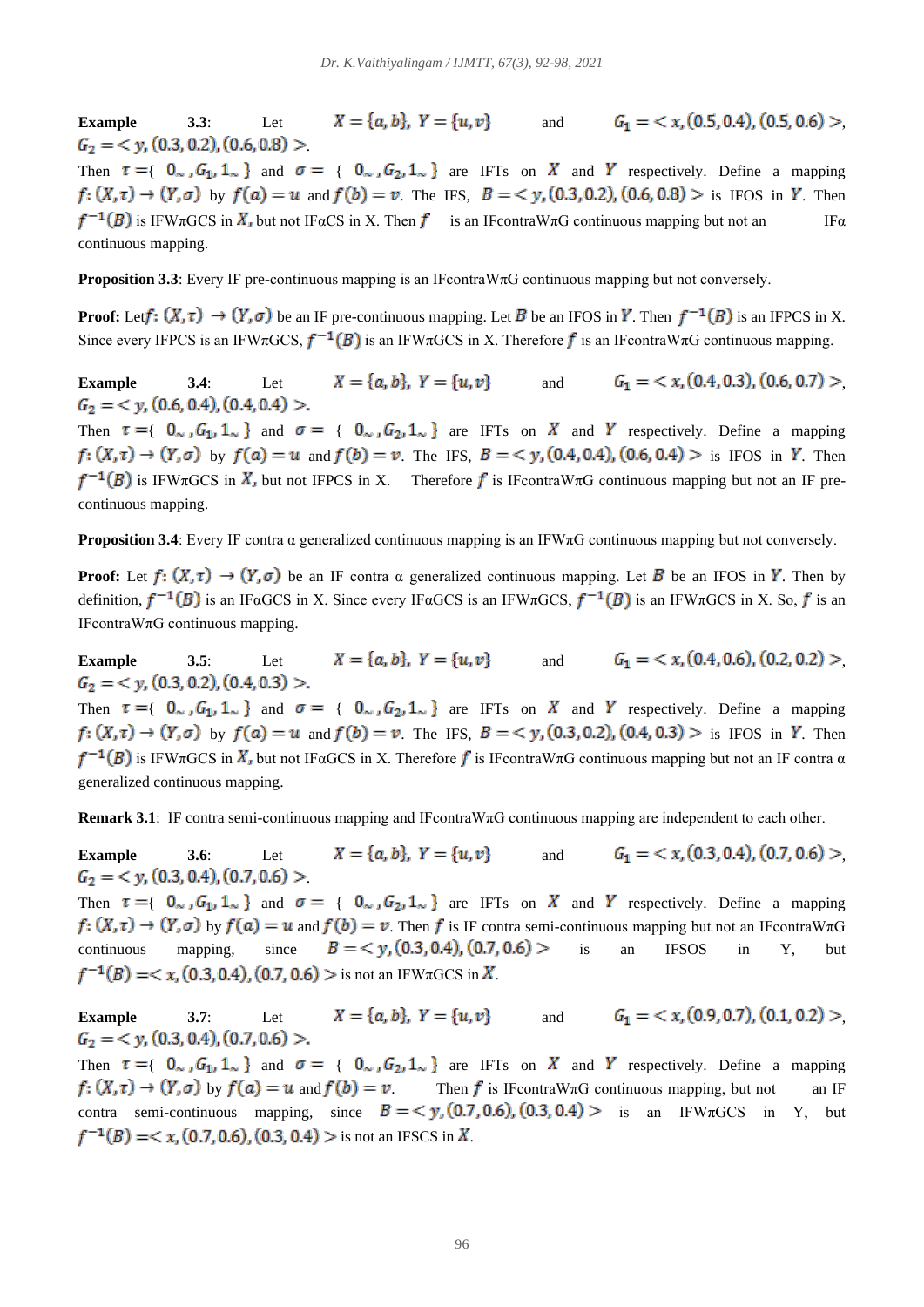**Remark 3.2**: IF contra generalized semi-continuous mapping and IFcontraWπG continuous mapping are independent to each other.

**Example** 3.8: Let  $X = \{a, b\}$ ,  $Y = \{u, v\}$  and  $G_2 = \langle y, (0.5, 0.5), (0.2, 0.3) \rangle$ .  $G_1 = \langle x, (0.2, 0.3), (0.5, 0.5) \rangle$ 

Then  $\tau = \{ 0, G_1, 1, \ldots \}$  and  $\sigma = \{ 0, G_2, 1, \ldots \}$  are IFTs on X and Y respectively. Define a mapping  $f: (X, \tau) \to (Y, \sigma)$  by  $f(\alpha) = u$  and  $f(b) = v$ . Then f is IF contra generalized semi- continuous mapping, but not an IFcontraWπG continuous mapping, since  $B = \langle y, (0.2, 0.3), (0.5, 0.5) \rangle$  is an IFGSCS in Y, but  $f^{-1}(B) = \langle x, (0.2, 0.3), (0.5, 0.5) \rangle$  is not an IFW $\pi$ GCS in X.

**Example** 3.9: Let  $X = \{a, b\}$ ,  $Y = \{u, v\}$  and  $G_1 = \langle x, (0.5, 0.6), (0.2, 0.2) \rangle$  $G_2 = \langle y, (0.6, 0.6), (0.3, 0.2) \rangle.$ 

Then  $\tau = \{ 0_\sim, G_1, 1_\sim \}$  and  $\sigma = \{ 0_\sim, G_2, 1_\sim \}$  are IFTs on X and Y respectively. Define a mapping  $f: (X, \tau) \to (Y, \sigma)$  by  $f(\alpha) = u$  and  $f(b) = v$ . Then  $f$  is IFcontraW $\pi$ G continuous mapping, but not an IF contra generalized semi-continuous mapping, since  $B = \langle y, (0.3, 0.2), (0.6, 0.6) \rangle$  is an IFW $\pi$ GCS in Y but  $f^{-1}(B) = \langle x, (0.3, 0.2), (0.6, 0.6) \rangle$  is not an IFGSCS in X.

**Remark 3.3**:The derived relationship among the terms can be schematically presented as follows.



**Fig.3.1 Relationships between the contra weakly**  $\pi$  **generalized continuous mapping, and the other existing contra continuous mapping on intuitionistic fuzzy sets**.

#### **IV. CONCLUSION**

In this paper, a special type of continuous mapping, namely contra weakly π generalized continuous mapping in Intuitionistic Fuzzy Topological Spaces is introduced. Some of the basic properties of contra weakly π generalized continuous mapping in intuitionistic fuzzy toplological spaces are derived. Also the relationship among the intuitionistic fuzzy contra weakly  $\pi$  generalized continuous mapping and other existing intuitionistic fuzzy contra continuous mapping are studied. By means of suitable numerical examples, it is established that the converse of the propositions describing the properties, need not be true.

#### **V. REFERENCES**

- [1] Atanassov.K.T., Intuitionistic fuzzy sets, Fuzzy sets and systems, 20(1) (1986) 87-96.
- [2] Chang.C.L., Fuzzy topological spaces, Journal of Mathematical Analysis and Applications, 24(1) (1968) 182-190.
- [3] Dogan Coker., An introduction to intuitionistic fuzzy topological spaces, Fuzzy sets and systems, 88(1) (1997) 81-89.
- [4] Ekici.E and Krsteska.B., Intuitionistic fuzzycontra strong pre-continuity, Facta Univ. Ser.Math. Inform., (2007) 273-284.
- [5] Gurcay.H,Coker.D, and Hydar.A ., On fuzzy continuity in intuitionistic fuzzy topological spaces, The Journal of Fuzzy Mathematics, 5(2) (1997) 365-378.
- [6] Kadambavanam.K and Vaithiyalingam.K., Weakly π Generalized Closed Sets in Intuitionistic Fuzzy Topological Spaces and its Applications, International Journal of Modern Sciences and Engineering Technology, 3(1) (2015) 45- 52.
- [7] Kadambavanam.K and Vaithiyalingam.K., On Intuitionistic Fuzzy Weakly π Generalized Continuous Mapping, International Journal of Computer Applications, 140(11) (2016) 14-18.
- [8] Kadambavanam.K and Vaithiyalingam.K., Intuitionistic Fuzzy Weakly π Generalized Closed Mapping, Asian Journal of Research in Social Sciences and Humanities, 6(7) (2016) 18- 28.
- [9] Kadambavanam.K and Vaithiyalingam.K., Intuitionistic Fuzzy Completely Weakly π Generalized Continuous Mapping, International Journal of Innovations in Engineering and Technology, 7(2) (2016) 344- 352.